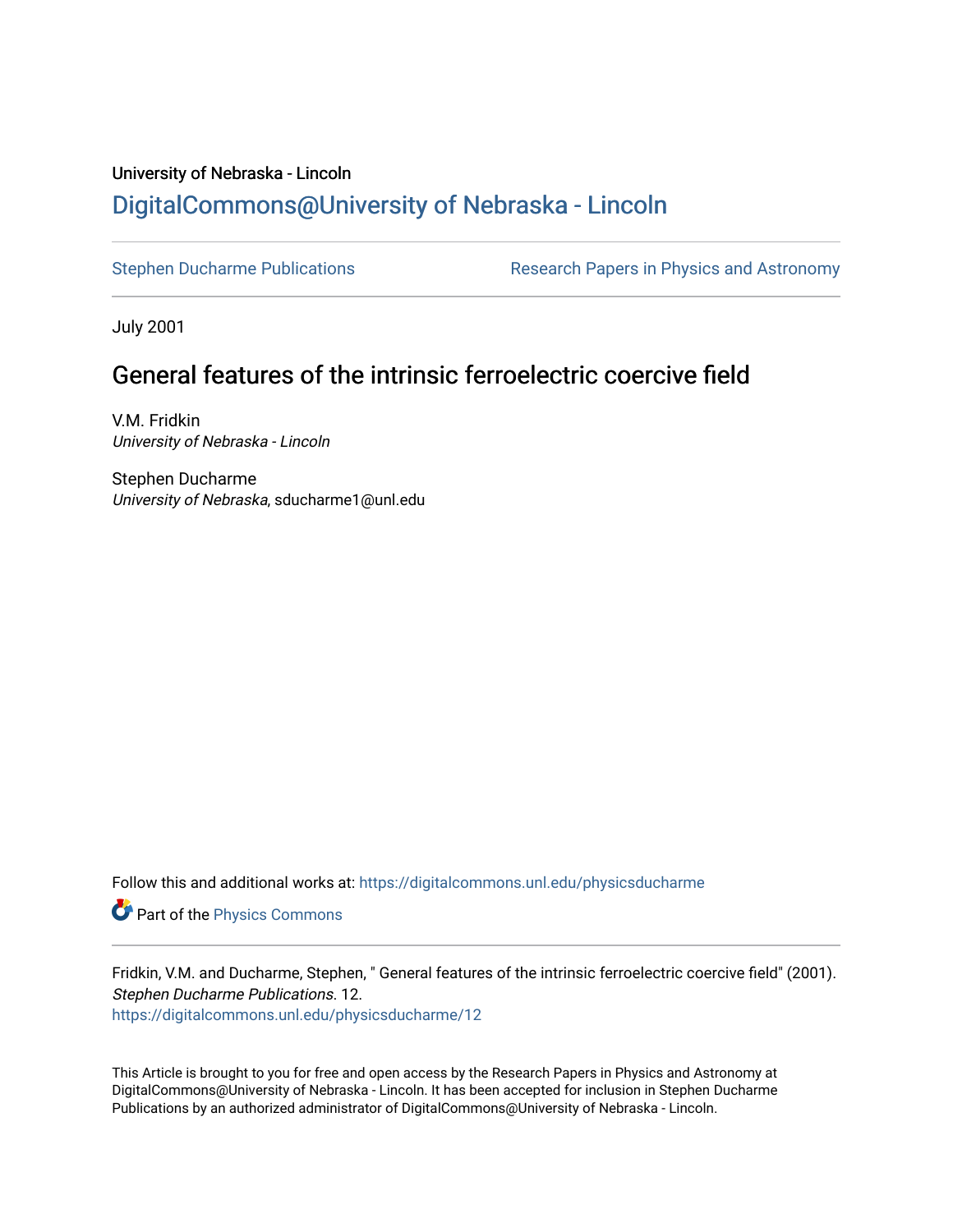### **MAGNETISM AND FERROELECTRICITY**

## **General Features of the Intrinsic Ferroelectric Coercive Field**

**V. M. Fridkin1, 2 and S. Ducharme1 \***

*1 Department of Physics and Astronomy, Center for Material Research and Analysis University of Nebraska, 68588-0111 Lincoln, USA e-mail: sducharme1@unl.edu*

<sup>2</sup> Shubnikov Institute of Crystallography, Russian Academy of Sciences, Leninskiĭ pr. 59, Moscow, 117333 Russia *e-mail: fridkin@ns.crys.ras.ru*

Received December 14, 2000

**Abstract**—The value of the intrinsic ferroelectric coercive field is obtained independently, from general energy considerations and from the predictions of several models of the ferroelectric state. All predictions yield a value of the order of the depolarization field, which is equal to the spontaneous polarization divided by the dielectric permittivity, and are consistent with the recent measurements of the intrinsic ferroelectric coercive field in ultrathin Langmuir–Blodgett films of copolymers of polyvinylidene fluoride with trifluoroethylene. Prior studies succeeded only in measuring the much smaller extrinsic coercive fields, which are limited by nucleation processes and domain motion. *© 2001 MAIK "Nauka/Interperiodica".*

The characteristic feature of a ferroelectric is the ability of its polarization to be reversed or switched repeatably through the application of a sufficiently large external electric field, as illustrated by the hysteresis loops in Fig. 1. However, since the discovery of ferroelectricity 80 years ago by Valasek, few published reports have considered the value of the intrinsic coercive field connected with collective polarization reversal, a consequence of the instability of the macroscopic polarization state in an opposing electric field. This is because the measured value of the ferroelectric coercive field was invariably much smaller than the intrinsic value predicted by theory, such as the Landau–Ginzburg (LG) mean-field model [1] and the ferroelectric Ising model [2, 3]. The low extrinsic coercive field observed in real ferroelectric crystals and films is caused by nucleation of domains with reversed polarization, which then grow and coalesce by domain wall motion [2, 4, 5]. Nucleation can occur at fixed defects in the crystal or due to a passive (nonferroelectric) surface layer [6]. Nucleation mechanisms and domain wall dynamics must be arbitrarily inserted into these models in order to explain the experimental observations of switching kinetics with much lower coercive fields in real ferroelectric materials [2]. In fact, the study and modeling of extrinsic switching is of great importance and is central to the application of ferroelectric films to nonvolatile random-access memories [7].

It has proven difficult to prevent extrinsic switching by eliminating defects or by pinning domain walls. Another way to achieve intrinsic switching is to make a particle small enough or a film thin enough to inhibit nucleation [5, 8–10]. Several mechanisms for this finite-size effect have been proposed, including reduction of the nucleation volume, introduction of a space charge near the electrodes, elimination of passive layers, and domain-wall pinning [4, 6, 10, 11]. Even in the thinnest ferroelectric films obtained previously, the measured extrinsic coercive field is much smaller than the expected intrinsic value calculated from theoretical models, and, consequently, there has been relatively little published discussion of intrinsic switching, except to note that it remained out of reach. Thin ferroelectric



**Fig. 1.** Theoretical ferroelectric hysteresis loops from the first-order Landau–Ginzburg model (solid line), secondorder Landau–Ginzburg model (dashed line), and Ising– Devonshire model (dotted line).

<sup>\*</sup> This article was submitted by the authors in English.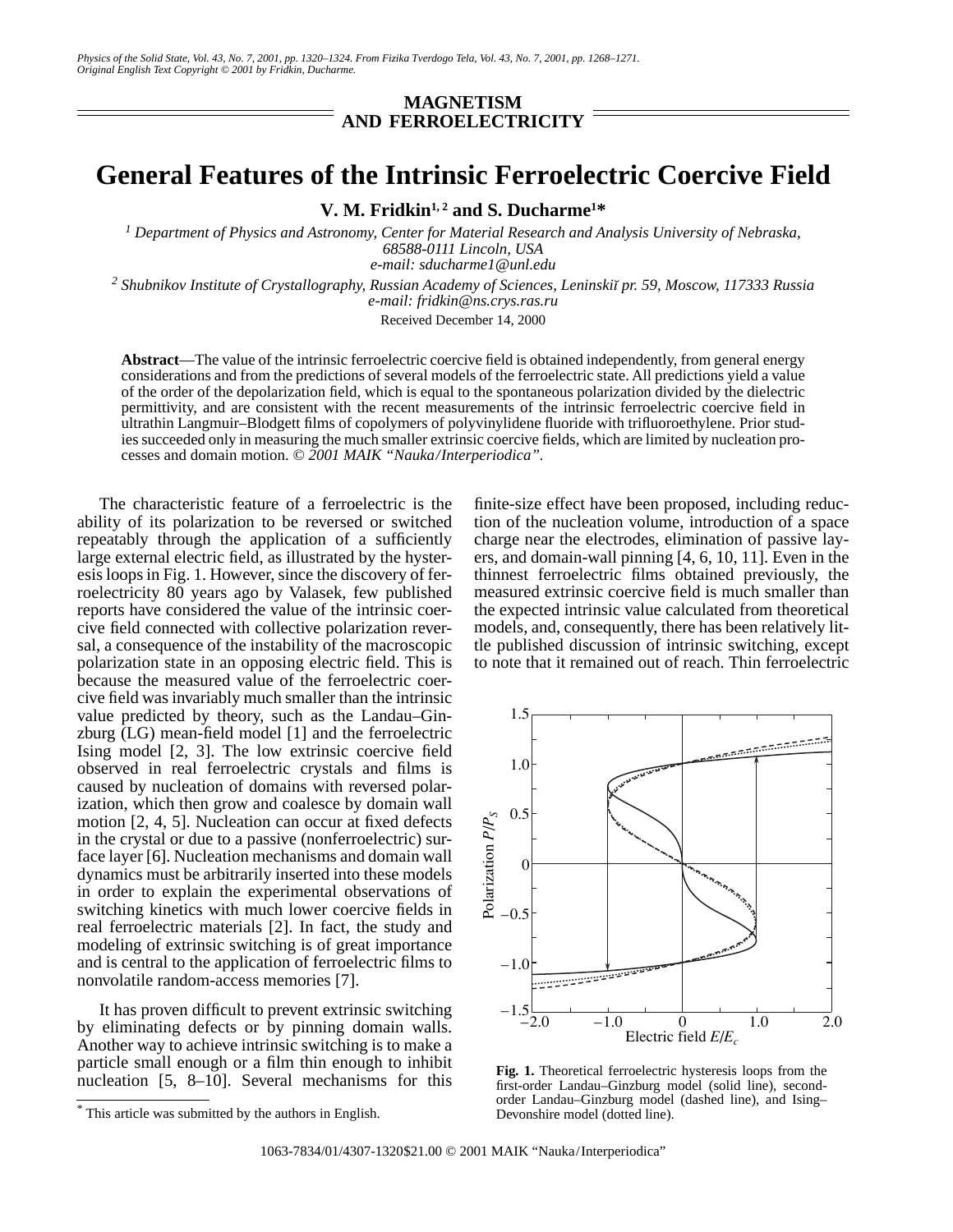films have indeed shown the nucleation-inhibition finite-size effect, an increase in the coercive field with a decrease in thickness, but the value of the measured coercive field was still much lower than the intrinsic one, and, correspondingly, the switching was still controlled by nucleation and domains. Recently [12], we succeeded in finding the limiting intrinsic coercive field in films as thin as 1 nm made by Langmuir–Blodgett (LB) deposition of a two-dimensional ferroelectric copolymer [13].

The measured values of the intrinsic coercive field were in good agreement with the predictions of the LG mean-field theory [1, 14]. Here, we analyze the calculation of the intrinsic coercive field from a more general perspective and from several specific models of ferroelectricity.

We can estimate the intrinsic ferroelectric coercive field  $E_c$  by calculating the external electric field necessary to overcome the depolarization field  $P_S/\epsilon \epsilon_0$ , where  $P<sub>S</sub>$  is the spontaneous polarization,  $\varepsilon$  is the dielectric constant (more precisely, the contribution to the dielectric constant from ferroelectricity; the total dielectric constant of the medium  $\varepsilon_T = \varepsilon_B + \varepsilon$  contains contributions from the background polarizability and the ferroelectric polarizability) along the direction of spontaneous polarization, and  $\varepsilon_0$  is the permittivity of free space. The energy density associated with the spontaneous polarization is  $u_p = (1/2) P_s^2 / \varepsilon \varepsilon_0$ . Application of an external field *E* in a direction opposite to the spontaneous polarization would contribute to the energy density  $u_E = \mathbf{E} \cdot \mathbf{P}_S = -EP_S$ .<sup>1</sup> The intrinsic coercive field  $E_c$  is then approximately the value of the applied field that produces an energy comparable to the polarization energy,  $u_E \approx u_P$ , so that the intrinsic coercive field is approximately half the depolarization field:

$$
E_c \approx \frac{1}{2} \frac{P_S}{\epsilon \epsilon_0} \quad \text{(from energy)}.
$$
 (1)

The intrinsic coercive field for a continuous ferroelectric–paraelectric first-order (close to second-order) phase transition can be calculated from the Landau– Ginzburg phenomenology (LG1) [15, 16]. The LG1 Gibbs free energy of a uniaxial material is  $G = G_0 +$  $(1/2)\alpha P^2 + (1/4)\beta P^4 + (1/6)\gamma P^6 - PE$ , where the first coefficient has the Curie–Weiss form  $\alpha = (T - T_0)/(\varepsilon_0 C)$ ,  $T_0$  is the Curie temperature, *C* is the Curie constant, and the second coefficient obeys the condition  $\beta < 0$ , whereas the condition for the necessary third coefficient is  $\gamma > 0$ . The parameters *C*,  $T_0$ ,  $\beta$ , and  $\gamma$  are assumed independent of temperature and the electric

field. From the minimum of the free energy density, it is possible to calculate the properties of the ferroelectric phase that exists just below the zero-field transition temperature  $T_C = T_0 + (3/16)\epsilon_0 C \beta^2/\gamma$ . In the ferroelectric phase, the spontaneous polarization is  $P<sub>S</sub>$  =  $\pm \sqrt{-\beta(1 + \sqrt{1-t})/2\gamma}$  , where  $t = 4\alpha\gamma/\beta^2$  and the ferroelectric contribution to the dielectric constant is given by  $1/\epsilon \epsilon_0 = -8(T - T_C)/C \epsilon_0 + (9/4)(\beta^2/\gamma)$ . The LG1 intrinsic coercive field in the temperature range from just below  $T_0(t=0)$  up to  $T_C(t=3/4)$  is closely approximated by  $E_c \approx 2\beta(3|\beta|/5\gamma)^{3/2}(1 - (25/24)t)$  [12, 17], so the coercive field can be written as

$$
E_c \approx \frac{3\sqrt{3}}{25\sqrt{5}} \frac{P_s}{\epsilon \epsilon_0} \left(1 - \frac{1}{6}t\right) \quad \text{(from LG1)}.
$$
 (2)

The value of the intrinsic coercive field  $E_c$  near the Curie temperature  $T_0$  is about one-tenth of the depolarization field.

The Landau–Ginzburg continuous ferroelectric phase transition of the second order (LG2) [1] is modeled with a free energy  $G = G_0 + (1/2) \alpha P^2 + (1/4) \beta P^4$  – *PE*, where the first coefficient is again  $\alpha = (T T_0/(\varepsilon_0 C)$ , and the second coefficient  $\beta > 0$ . The ferroelectric phase in a zero electric field exists below the transition temperature  $T_c = T_0$ , where the spontaneous polarization  $P_s = \pm \sqrt{-\alpha/\beta}$  and the ferroelectric contribution to the dielectric constant is given by  $1/\epsilon \epsilon_0 = -2\alpha$ . The intrinsic coercive field  $E_c = 2\beta(-\alpha/3\beta)^{3/2}$  as calculated from the LG2 free energy can be written [17]

$$
E_c = \frac{1}{3\sqrt{3}} \frac{P_S}{\epsilon \epsilon_0} \quad \text{(from LG2)}.
$$
 (3)

Devonshire [16] applied the Ising model to ferroelectrics consisting of electric dipoles with dipole moment  $p_0$ , which can achieve a collective ordered state. The two-level (spin-1/2) Ising–Devonshire (ID) model describes a uniaxial ferroelectric that undergoes an order–disorder phase transition with the order parameter equal to the normalized spontaneous polarization  $S = P_S/P_{S0}$ , where  $P_{S0} = Np_0$ . The order parameter is obtained from the transcendental equation [2, 3, 16]  $S = \tanh[(J_0S + Ep_0)/kT]$ , where *k* is the Boltzmann constant and  $J_0$  is the pseudospin Ising interaction constant. In the ferroelectric phase near (but below)  $T_c = T_0 = J_0/k$ , the zero-field spontaneous polarization follows a simple 1/2 power scaling  $S \approx \pm \sqrt{3(1 - T/T_C)}$  and the dielectric constant is given by  $1/\epsilon \epsilon_0 \approx 2[(kT_0)/(Np_0^2)][1 - T/T_0]$ . The ID intrinsic coercive field near  $T_c$  is approximately

<sup>&</sup>lt;sup>1</sup> This contribution applies to all kinds of ferroelectrics, whether displacive, order–disorder, or other. For example, in ferroelectric materials consisting of fixed dipoles with the dipole moment  $\mu$ and density *N*, as in ferroelectric polymers, the macroscopic polarization is  $P_S = -N\langle \mu \rangle$  and the energy density of the dipoles in the applied field is  $u_E = -N\langle \mathbf{E} \cdot \mathbf{\mu} \rangle$ , which leads to the same result.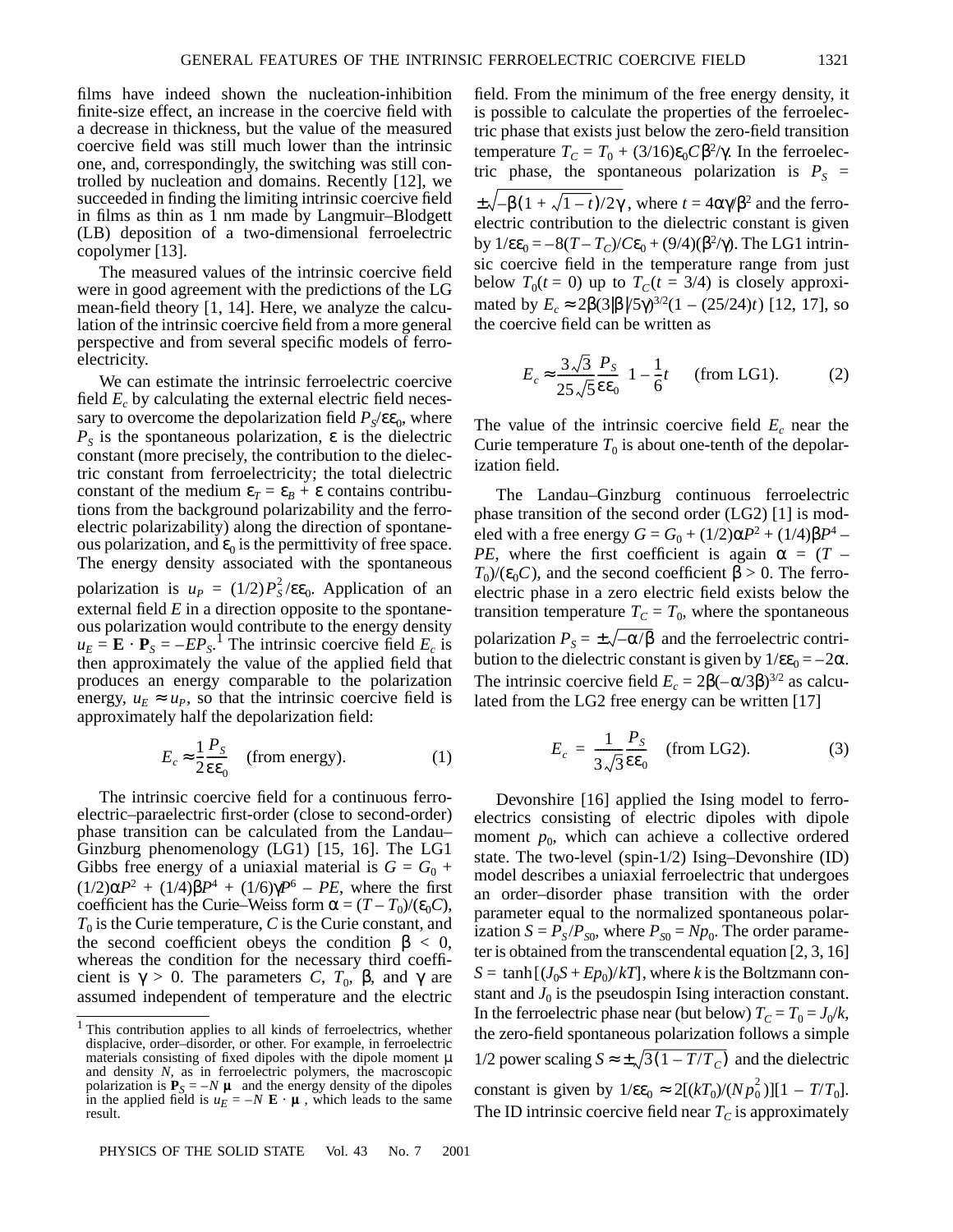Typical experimental values of the coercive field  $E_c^{\text{exp}}$  compared to the depolarization field  $E_d$  for BaTiO<sub>3</sub>, TGS, and BL copolymer films (all values were obtained near  $T_0$ )

| Material                                             | ε                                                   | $P_s$ , C/m <sup>2</sup> | $E_c^{\text{exp}}$ , MV/m | $E_d = P_S / \varepsilon \varepsilon_0,$<br>MV/m | $E_c^{\text{exp}}/(1/2)E_d$ |
|------------------------------------------------------|-----------------------------------------------------|--------------------------|---------------------------|--------------------------------------------------|-----------------------------|
| $BaTiO3$ [18]                                        | 150                                                 | 0.26                     | 0.20                      | 196                                              | 0.0020                      |
| Triglycine sulphate (TGS) [19]                       | 43                                                  | 0.028                    | 0.011                     | 74                                               | 0.00030                     |
| $KD_2PO_4$ [20]                                      | 43                                                  | 0.062                    | 0.34                      | 163                                              | 0.0042                      |
| $PZr_{0.25}Ti_{0.75}O_3$ (PZT) 100 nm thin film [21] | <b>200</b>                                          | 0.38                     | 10                        | 215                                              | 0.093                       |
| Polyvinylidene fluoride (PVDF) [22]                  | 11                                                  | 0.065                    | 55                        | 667                                              | 0.16                        |
| $P(VDF: TrFE 65: 35)$ [23]                           | 9.5                                                 | 0.090                    | 45                        | 1070                                             | 0.084                       |
| $P(VDF: TrFE 75: 25) 60 nm$ thin film [24]           | 10                                                  | 0.10                     | 125                       | 1129                                             | 0.22                        |
| $P(VDF - TrFE 70 : 30) \le 15$ nm thin film [13, 17] | 8                                                   | 0.10                     | 480                       | 1412                                             | 0.68                        |
|                                                      | Ratio $E_c/(1/2)E_d$ (at $T_0$ ) predicted by model |                          |                           |                                                  |                             |
|                                                      |                                                     |                          |                           | LG1                                              | 0.18                        |

 $E_c \approx [(2kT_0)/(3p_0)][1 - T/T_0]^{3/2}$ , so the coercive field near  $T_c$  can be written as

$$
E_c \approx \frac{1}{3\sqrt{3}} \frac{P_S}{\epsilon \epsilon_0} \quad \text{(ID)}.
$$
 (4)

Note that the ID and LG2 models are equivalent near  $T_0$ and predict the same temperature dependences for the spontaneous polarization, dielectric constant, and coercive field, because near  $T_c$ , the ID order parameter *S* is small and the free energy of the ID model can be expanded in powers of  $\overrightarrow{P_S}$  to reproduce the LG2 free energy.

The value of the coercive field near the Curie temperature  $T_0$  obtained from the three mean-field models (Eqs. 2–4) ranges from 10 to 20% of the depolarization



**Fig. 2.** Intrinsic coercive field  $E_c$  normalized to the depolarization field  $P_S$ /εε<sub>0</sub> calculated from the LG2 model, LG1 model, and ID model.

field  $P_S / \varepsilon \varepsilon_0$ , a little less than the value of 50% estimated from basic energy considerations (Eq. 1), even as the spontaneous polarization and dielectric constant vary strongly with temperature. The predictions hold well near  $\overline{T}_0$  for all models, as shown in Fig. 2. Therefore, the essential existence and approximate value of the intrinsic coercive field does not depend on the nature of the ferroelectric transition, whether it is first order or second order, displacive or order–disorder, from permanent dipoles or induced dipoles. However, the measured dielectric constant includes the background contribution and, near  $T_c$ , the ferroelectric contribution is typically larger than the equilibrium value because of thermal hysteresis, particularly in ferroelectrics with a first-order phase transition. Therefore, the value of the depolarization field  $P_S / \varepsilon \varepsilon_0$  obtained from direct measurements near  $T_C$  will likely be somewhat less than the intrinsic value.

LG2 | 0.38  $ID \t 0.38$ 

Measurements of the coercive field in bulk ferroelectric crystals have invariably yielded values much smaller than the intrinsic value, as summarized in the table. While the traditional ferroelectrics have extremely low coercive fields, the ferroelectric polymer polyvinylidene fluoride (PVDF) and its copolymers show considerably higher coercive fields, typically 50 MV/m in "bulk" films, approaching the intrinsic value predicted by various models. By 1986, Kimura and Ohigashi [24] reported that copolymer films thinner than 1 µm showed increasing coercive fields with decreasing thickness (Fig. 3) up to a then-record coercive field of 125 MV/m in a copolymer film 60 nm thick [24]. But the solvent-spinning techniques used would not yield thinner films of sufficient quality and dielectric strength, so the measurement of the intrinsic coercive field lay just beyond reach.

PHYSICS OF THE SOLID STATE Vol. 43 No. 7 2001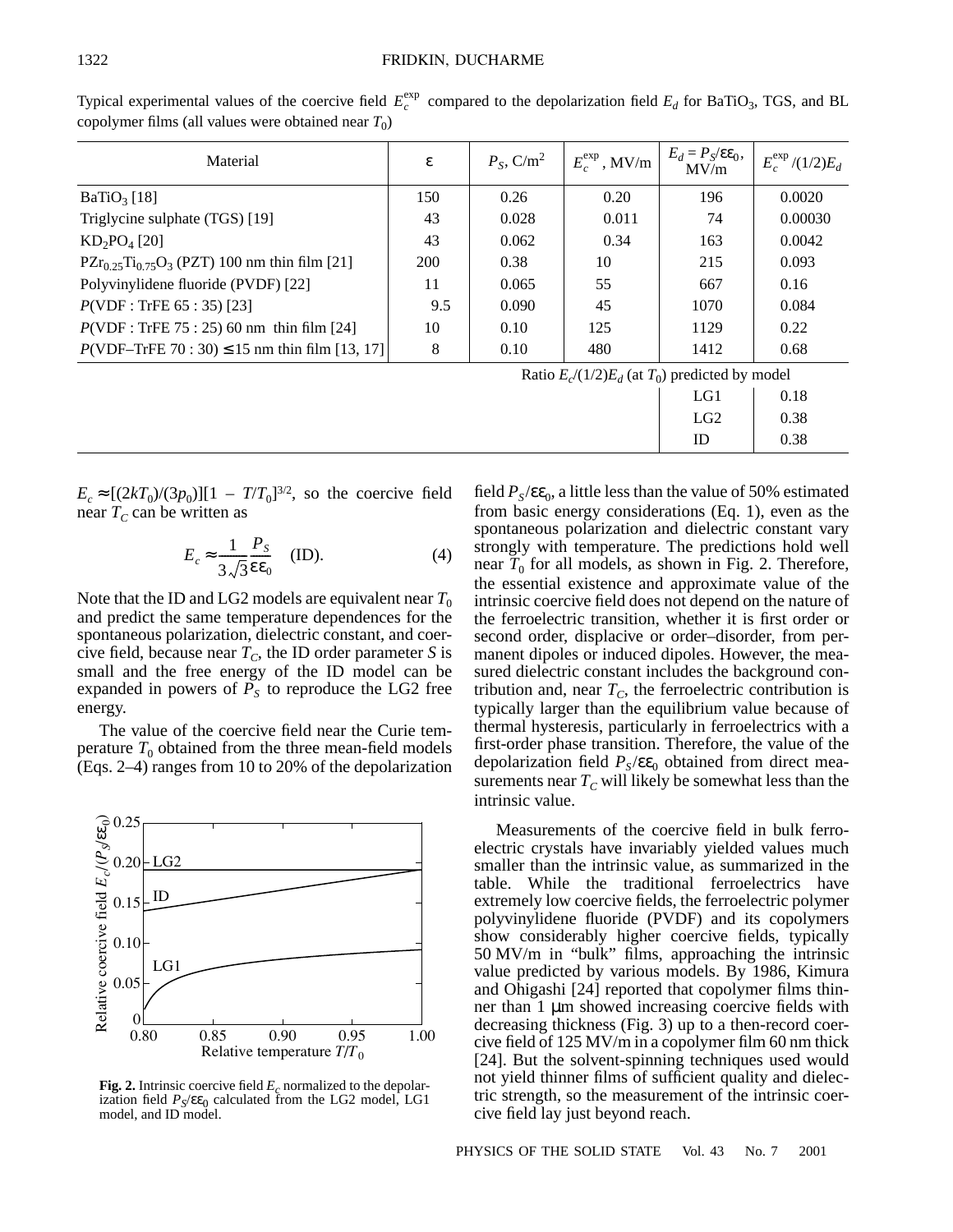

**Fig. 3.** Scaling of the coercive field with film thickness, measured at or near 25°C, from ferroelectric vinylidene fluoride-trifluoroethylene copolymer films. Adapted from [12].

The successful fabrication by LB deposition of ultrathin films of PVDF and copolymers with trifluoroethylene (TrFE) beginning in 1995 [25–27] presented us with highly crystalline films with polymer chains lying in the film plane and with the polarization axis perpendicular to the film. These films, ranging in thickness from 1 nm to over 100 nm, allowed us to study ferroelectricity down to the monolayer level [12, 13, 25–30]. One of the surprising results of these studies was the discovery of two-dimensional ferroelectricity [13], as the ferroelectric phase persisted in the thinnest films, with no significant decrease in the transition temperature, contrary to the common expectation that finite-size scaling would suppress ferroelectricity. But finite-size effects did appear to suppress nucleation in films thinner than 1 µm [24, 28]. As Fig. 3 shows, the rising coercive field with decreasing thickness *d* observed by Kimura and Ohigashi continues with the thinner LB films to follow a  $d^{-0.7}$  power law scaling down to a thickness of 15 nm [28], consistent with a finite-thickness suppression of nucleation or domain wall motion.

The films of a thickness of 15 nm (30 monolayers) or less, on the other hand, had coercive fields of about 500 MV/m at 25°C, which is comparable to the theoretical intrinsic value [12] calculated with the LG1 model with free-energy coefficients determined in prior studies [30, 31]. Because of uncertainties in the LG1 parameters, the good coincidence between the measured and expected coercive fields did not ensure that it was indeed the intrinsic value. However, cessation of finite-size scaling below 15 nm implies that polarization reversal is no longer initiated by nucleation; that is, nucleation is inhibited and polarization reversal depends only on the intrinsic ferroelectric properties. Detailed measurements of the temperature dependence of the coercive field confirmed the specific predictions of the LG1 model [12] and thus established that the measurements coincided with the intrinsic coercive

field. Though nucleation and domains do not limit the value of the coercive field, they could play a key role in switching dynamics. Preliminary imaging of the polarization through pyroelectric scanning microscopy has not revealed domains larger than the 2 µm resolution of our current system, but further study is necessary before something can be said about domain and crystallite properties.

It is not clear whether or not the two-dimensional nature of ferroelectricity in the vinylidene fluoride copolymers was essential for this achievement to be made. There may soon be results bearing on this question as several groups have reported good films with thicknesses less than 10 nm made from several known bulk ferroelectric materials [21, 32–34]. Recent improvements in the quality of solvent-crystallized vinylidene fluoride copolymers should help elucidate the effects of nucleation and domain-wall motion in bulk crystals [35–37].

#### ACKNOWLEDGMENTS

This work was supported by the USA National Science Foundation and the Nebraska Research Initiative.

### **REFERENCES**

- 1. V. L. Ginzburg, Zh. Éksp. Teor. Fiz. **15**, 739 (1945).
- 2. M. E. Lines and A. M. Glass, *Principles and Applications of Ferroelectrics and Related Materials* (Clarendon, Oxford, 1977; Mir, Moscow, 1981).
- 3. B. A. Strukov and A. P. Levanuk, *Ferroelectric Phenomena in Crystals* (Nauka, Moscow, 1995; Springer-Verlag, Berlin, 1998).
- 4. W. J. Merz, Phys. Rev. **95**, 690 (1954).
- 5. W. J. Merz, J. Appl. Phys. **27**, 938 (1956).
- 6. A. M. Bratkovsky and A. P. Levanyuk, Phys. Rev. Lett. **84**, 3177 (2000).
- 7. O. Auciello, J. F. Scott, and R. Ramesh, Phys. Today **51**, 22 (1998).
- 8. K. Dimmler, M. Parris, D. Butler, *et al.*, J. Appl. Phys. **61**, 5467 (1987).
- 9. J. F. Scott, Phase Transit. **30**, 107 (1991).
- 10. Y. Ishibashi, in *Ferroelectric Thin Films: Synthesis and Basic Properties*, Ed. by C. Paz de Araujo, J. F. Scott, and G. W. Taylor (Gordon and Breach, Amsterdam, 1996), p. 135.
- 11. A. K. Tagantsev, Integr. Ferroelectr. **16**, 237 (1997).
- 12. S. Ducharme, V. M. Fridkin, A. V. Bune, *et al.*, Phys. Rev. Lett. **84**, 175 (2000).
- 13. A. V. Bune, V. M. Fridkin, S. Ducharme, *et al.*, Nature **391**, 874 (1998).
- 14. V. L. Ginzburg, J. Phys. USSR **10**, 107 (1946).
- 15. V. L. Ginzburg, Zh. Éksp. Teor. Fiz. **19**, 39 (1949).
- 16. A. F. Devonshire, Adv. Phys. **3**, 85 (1954).
- 17. L. M. Blinov, V. M. Fridkin, S. P. Palto, *et al.*, Usp. Fiz. Nauk **170**, 247 (2000).
- 18. F. Jona and G. Shirane, *Ferroelectric Crystals* (Macmillan, New York, 1962; Mir, Moscow, 1965).
- 19. P. J. Lock, Appl. Phys. Lett. **19**, 390 (1971).